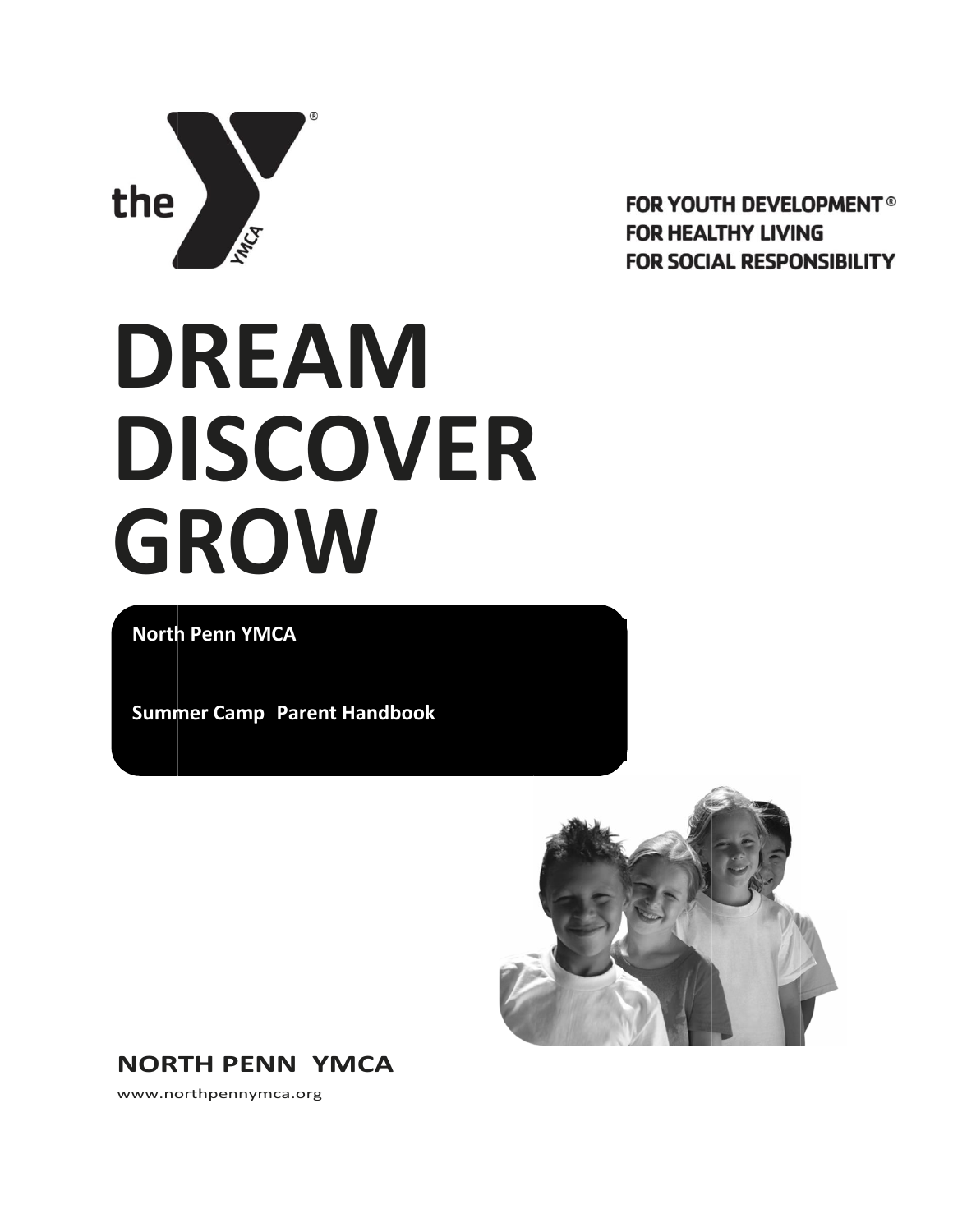# NORTH PENN YMCA SUMMER CAMP PARENT **HANDBOOK**

Welcome to our North Penn YMCA Day Camp….

The purpose of summer camp is to provide positive experiences and opportunities to children through a variety of wholesome outdoor and recreational activities including, sports, organized games, swimming, environmental education, and the arts. At the North Penn YMCA we believe that through these activities we will foster the social, cultural, physical and emotional development of children of all ages.

In a partnership with parents, the North Penn YMCA is committed to the wellbeing of each child in our care. Our policies and procedures reflect that commitment. We welcome your questions, concerns and suggestions. If there is anything we can do to make your child's "summer home away from home" even better, please let us know.

It is our hope that this informational handbook will be instrumental in answering questions concerning our program and contains procedures that will ensure the best possible experience for you and your child. Thank you for becoming part of our North Penn YMCA family. We look forward to working with you and your child(ren) and sharing in their growth and development.

Sincerely, The YMCA Camp Directors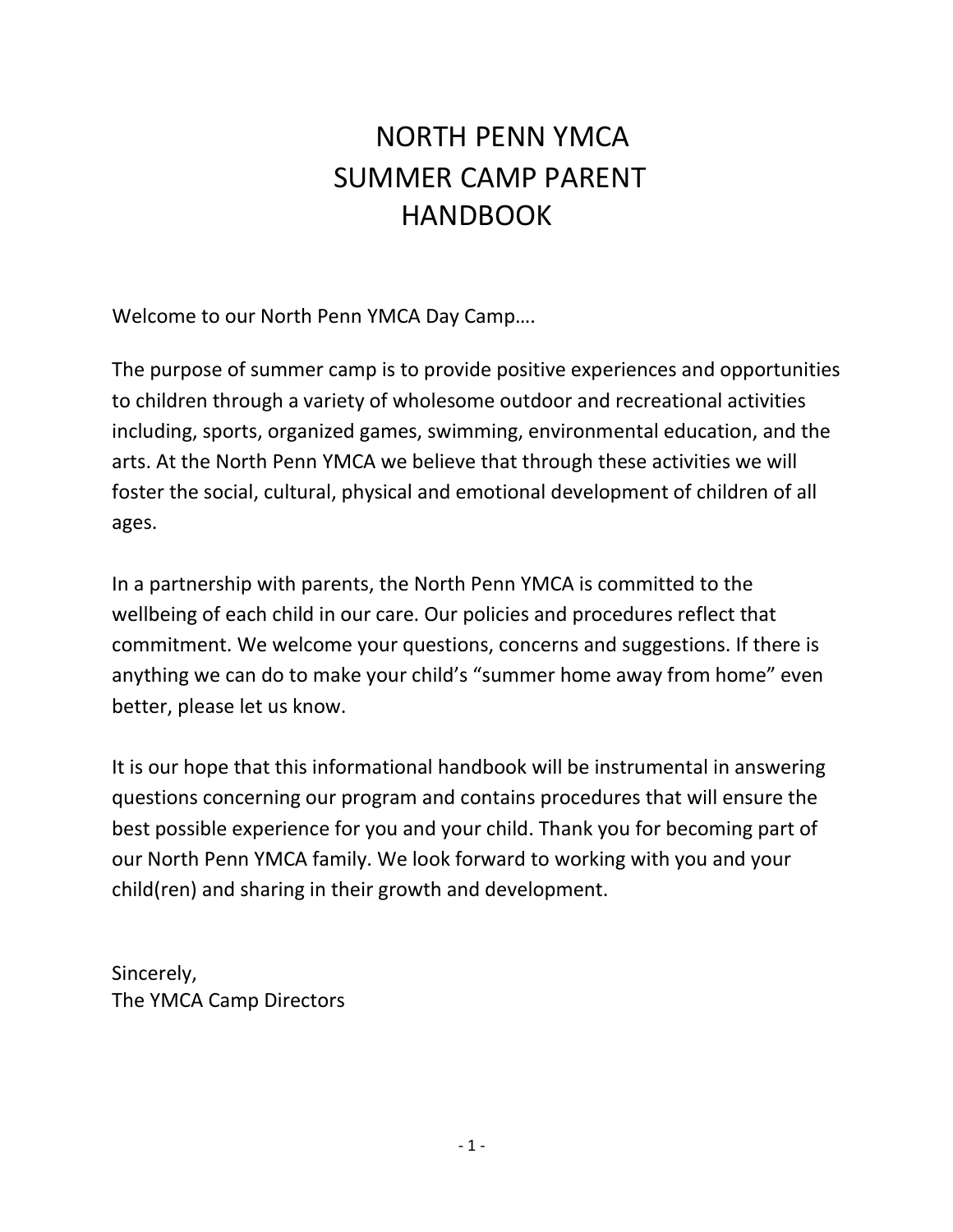#### **MISSION OF THE NORTH PENN YMCA**

Our mission is to make the community we serve a better place to live. Through our programs and activities, we strive to enrich and strengthen families; provide wholesome supervised recreation; offer positive learning, leadership and character development opportunities, and promote wellness for all people regardless of ability to pay.

#### **North Penn YMCA CAMP PURPOSE**

The purpose of summer camp is to provide positive experiences and opportunities for children through a variety of wholesome outdoor and recreational activities including, sports, organized games, swimming, environmental education and the arts.

#### **North Penn YMCA CAMP OBJECTIVES**

The camp experience is grounded in a set of seven objectives that characterize all YMCA programs:

- Grow personally
- Learn values
- Improve personal and family relationships
- Appreciate diversity
- Become better leaders and supporters
- Develop specific skills
- Have fun!

### **CHARACTER DEVELOPMENT**

The North Penn YMCA embraces the values of Caring, Honesty, Respect and Responsibility as the basis of all YMCA operations, staff development, and program development. The North Penn YMCA is committed to a positive approach and improves our community through its future leaders, our children. Character Development challenges others to accept and demonstrate positive values. Our camp staff serves as role models as well as teaching and promoting good character.

### **CAMP ADMISSIONS**

THE NORTH PENN YMCA Camp Program admits children without regard to race, color, religious creed, disability, ancestry, national origin, or gender. The North Penn YMCA will make reasonable accommodations for children who are protected by the American with Disabilities Act (ADA) or Individuals with Disabilities Education Act (IDEA).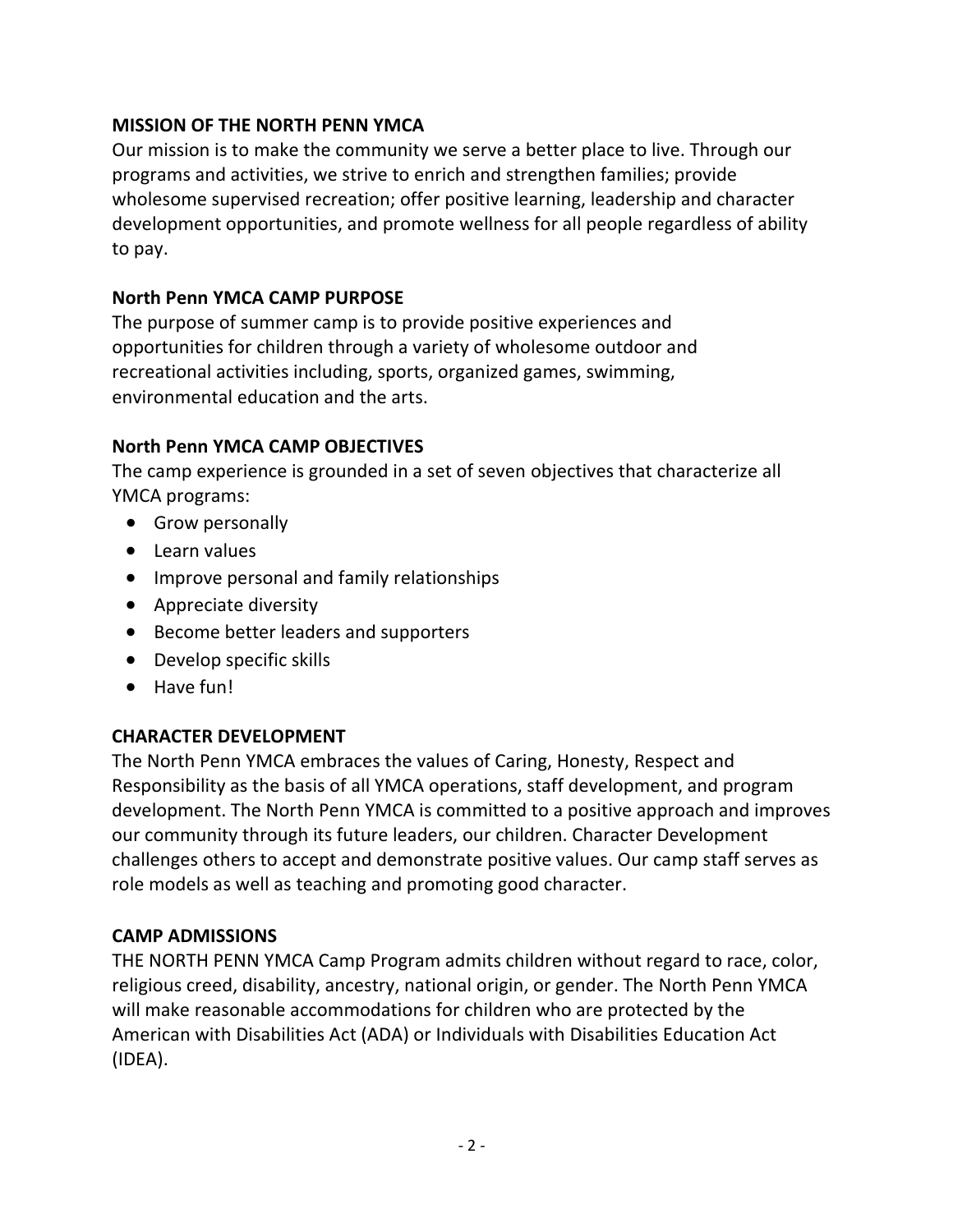#### **REGISTRATION PROCEDURES**

Each camper's parent or guardian is required to complete the camper registration packet. The following forms must be completed and returned to our office for our permanent files:

- Registration Form & Enrollment Agreement (required the day of registration)
- Emergency Contact Information (required the day of registration)
- Authorization for Administration of Medication (if applicable)
- Health Form
- Minor Participant Waiver, Release, Indemnification of All Claims & Covenant Not to Sue

Any change in parent's information must be reported to the Camp Director immediately.

### **DAY CAMP PAYMENT POLICIES**

- A \$25.00 non-refundable deposit is due at the time of registration for each camp session your child is registered.
- Deposits will be credited toward the camp session fee.
- Weekly camp payments are due two (2) weeks prior to the session start date. Make all checks payable to the North Penn YMCA.
- All past due accounts will be assessed a \$30.00 late payment fee after the due date.
- If 4:00 PM pick-up is a challenge, your child will need to be registered for extended care. Campers remaining past 4:00 PM are only scheduled for full day and will be charged a late fee. Parents, who in our extended care program, come after our closing time of 5:30 PM will also be charged a late fee. Please be aware that our camp staff has other commitments after 5:30 PM. Please have someone other than yourself ready to pick up your child in case of an emergency.
- Late fee/extended hours: If your child is dropped off or picked up any time other than the times that are indicated on your registration form, your account will be charged \$15.00 per 15 minutes.

#### **CAMP WEEKLY PAYMENT DUE DATES**

| WEEK 1: 6/06/2022 | WEEK 2: 6/13/2022  |
|-------------------|--------------------|
| WEEK 3: 6/20/2022 | WEEK 4: 6/27/2022  |
| WEEK 5: 7/04/2022 | WEEK 6: 7/11/2022  |
| WEEK 7: 7/18/2022 | WEEK 8: 7/25/2022  |
| WEEK 9: 8/01/2022 | WEEK 10: 8/08/2022 |
|                   |                    |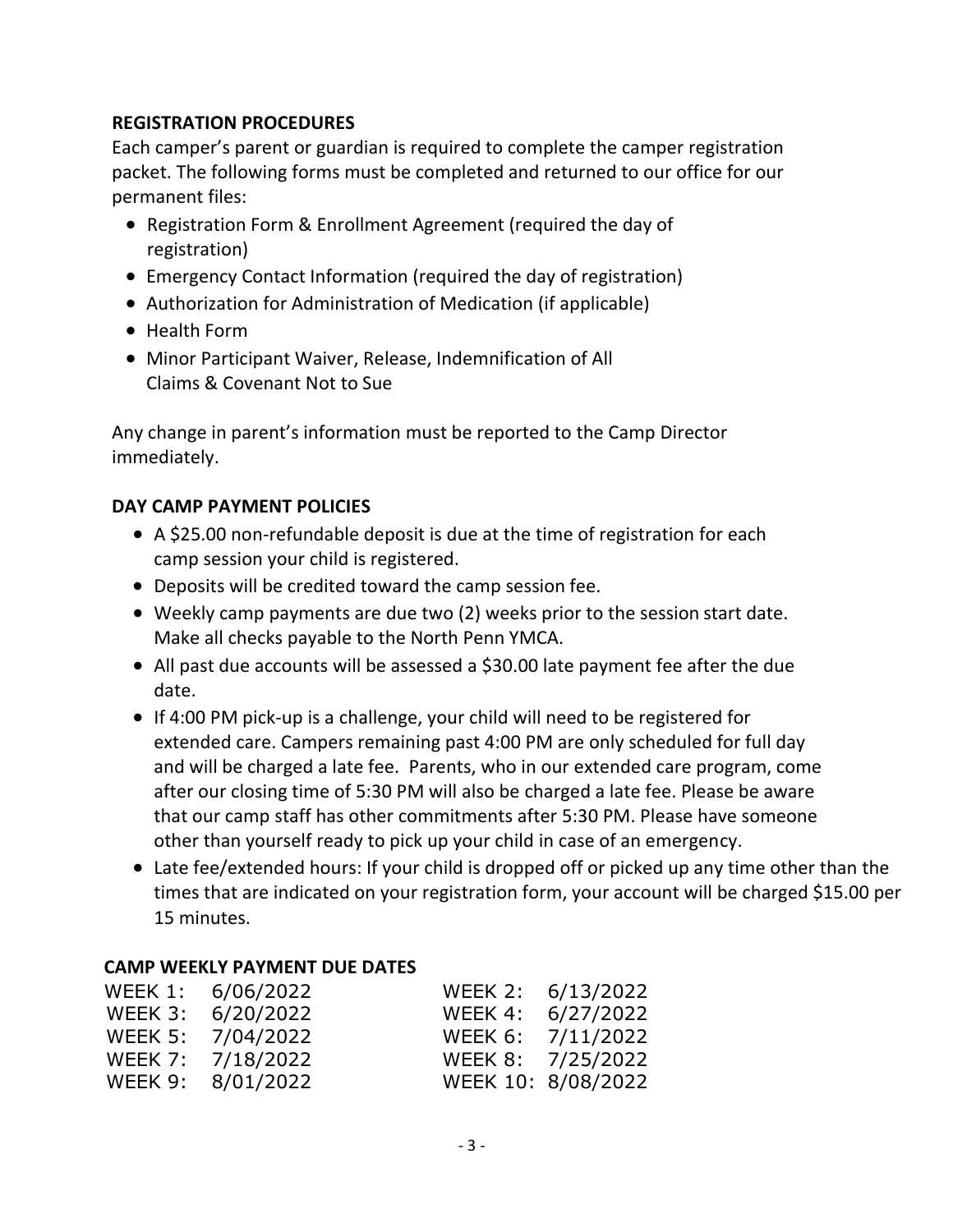# **CANCELLATION/CREDIT POLICY**

Written notice to the Day Camp Director is required to cancel camp. Withdrawals require two week's written notice to receive a full refund minus \$25.00. Less than two week's written notice, registrant receives a 50% refund.

#### **WAIT LIST POLICY**

If the program is full and you are placed on a waiting list, the day camp registration staff will contact you when a camper space becomes open. We ask that parents update us if they register for another camp program or their plans change. Openings are dependent upon the approved ratios for each grade group in each program area.

#### **HOURS OF OPERATION**

| Monday through Friday June 20 through Aug. 26       |               |                |  |  |  |  |
|-----------------------------------------------------|---------------|----------------|--|--|--|--|
| #1 – Lansdale Area Family YMCA                      | Grades: 1 - 8 | June 20-Aug 26 |  |  |  |  |
| <b>Traditional Camp Hours</b>                       |               |                |  |  |  |  |
| Full Day: 9 am to 4 pm                              |               |                |  |  |  |  |
| Extended Hours: 7 am to 9 am and/or 4 pm to 5:30 pm |               |                |  |  |  |  |
| <b>Camp Schedules Options:</b>                      |               |                |  |  |  |  |
| 5 days per week                                     |               |                |  |  |  |  |
| 3 days (T, W, Th) schedule                          |               |                |  |  |  |  |
| #2 - Y Camp at Towamencin                           | Grades 2 - 6  | June 20-Aug 12 |  |  |  |  |

| Camp Hours                                          |  |
|-----------------------------------------------------|--|
| Full Day: 9 am to 4 pm                              |  |
| Extended Hours: 7:30 am to 9 am and/or 4 pm to 5 pm |  |
| Camp Schedule:                                      |  |
| 5 days per week                                     |  |
|                                                     |  |

| #3 - Sports Camp at LC: | Grades: $4 - 8$ | July 5-July 29 |
|-------------------------|-----------------|----------------|
| Camp Hours              |                 |                |
| Half Day: 9 am to 12 pm |                 |                |

| #4 – Esports at Lansdale | Grades $3 - 12$                                   | July 5-July 29 |
|--------------------------|---------------------------------------------------|----------------|
| Camp Hours               |                                                   |                |
|                          | Half Day: 9 am to 12 pm for Grades $3 - 7$        |                |
|                          | Half Day: 12:30 pm to 3:30 pm for Grades $8 - 12$ |                |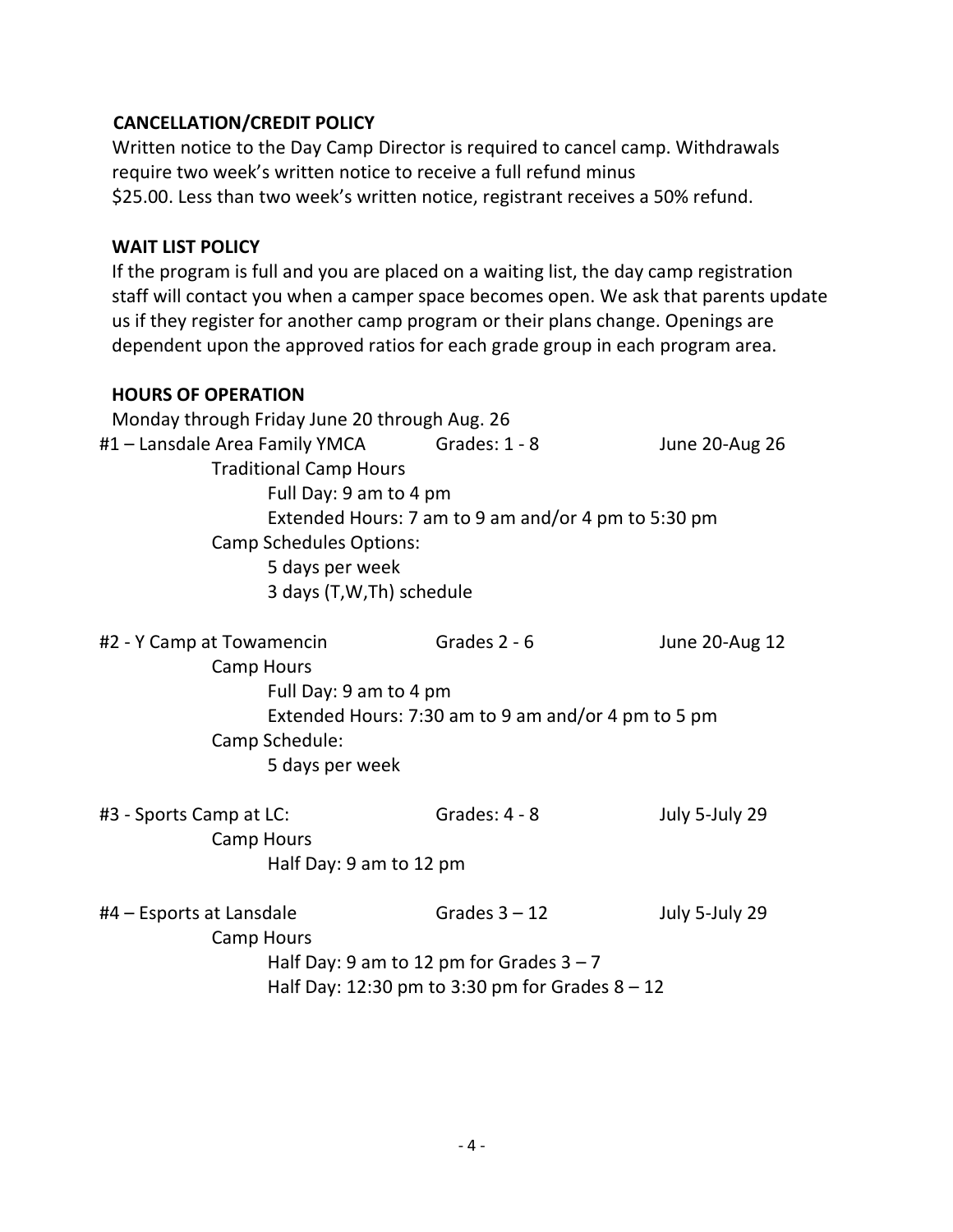# **ABSENCES**

Please call the following:

- Lansdale Branch YMCA 215.368.1601, x 236, [theresab@northpennymca.org](mailto:theresab@northpennymca.org)
- Indian Valley YMCA, 215-723-0574 or email [kidskare@northpennymca.org](mailto:kidskare@northpennymca.org)
- Harleysville YMCA-Early Childhood Center, 215-256-0767 or email [dianem@northpennymca.org](mailto:dianem@northpennymca.org)

# **CAMP OFFICE**

In the event a parent needs to be in contact with their child please call and a staff person will locate your child and relay the message.

- Lansdale Branch YMCA 215.368.1601, x 236 or email [theresab@northpennymca.org](mailto:theresab@northpennymca.org)
- Indian Valley YMCA, 215-723-0574 or email [kidskare@northpennymca.org](mailto:kidskare@northpennymca.org)
- Harleysville YMCA-Early Childhood Center, 215-256-0767 or email [dianem@northpennymca.org](mailto:dianem@northpennymca.org)

# **EMERGENCY CONTACT INFORMATION**

Complete emergency information including emergency contact persons is required prior to the start of camp. If there are changes to this information, it is the parent's responsibility to update as needed. Please inform the emergency contact person of their responsibility, and notify them of camp procedures and trip information, should you not be able to be reached. This information is kept on-file at the site of the camp.

### **UNAUTHORIZED PERSON SEEKING CUSTODY**

For safety purposes, children will not be allowed to leave with anyone except the people whose names are listed on your child's emergency information form. Children will not be released to anyone under the age of 18. Our staff will request a photo identification of pick-up person as proof of identity and driver's license. In order to provide the best protection for your child, we cannot release the child to anyone who is not listed on the emergency form unless we receive written permission from you in advance.

It is important a parent/guardian provide the Day Camp Director with certified copies of Court Orders for Custody of children enrolled in our camp programs. We cannot legally deny a parent/guardian access to a child unless we have been notified that the parent or guardian's custodial rights have been limited or revoked. The only legally acceptable notification is the certified copy of the Court Order. If an unauthorized person arrives to pick up a child, the staff will contact the custodial parent/guardian.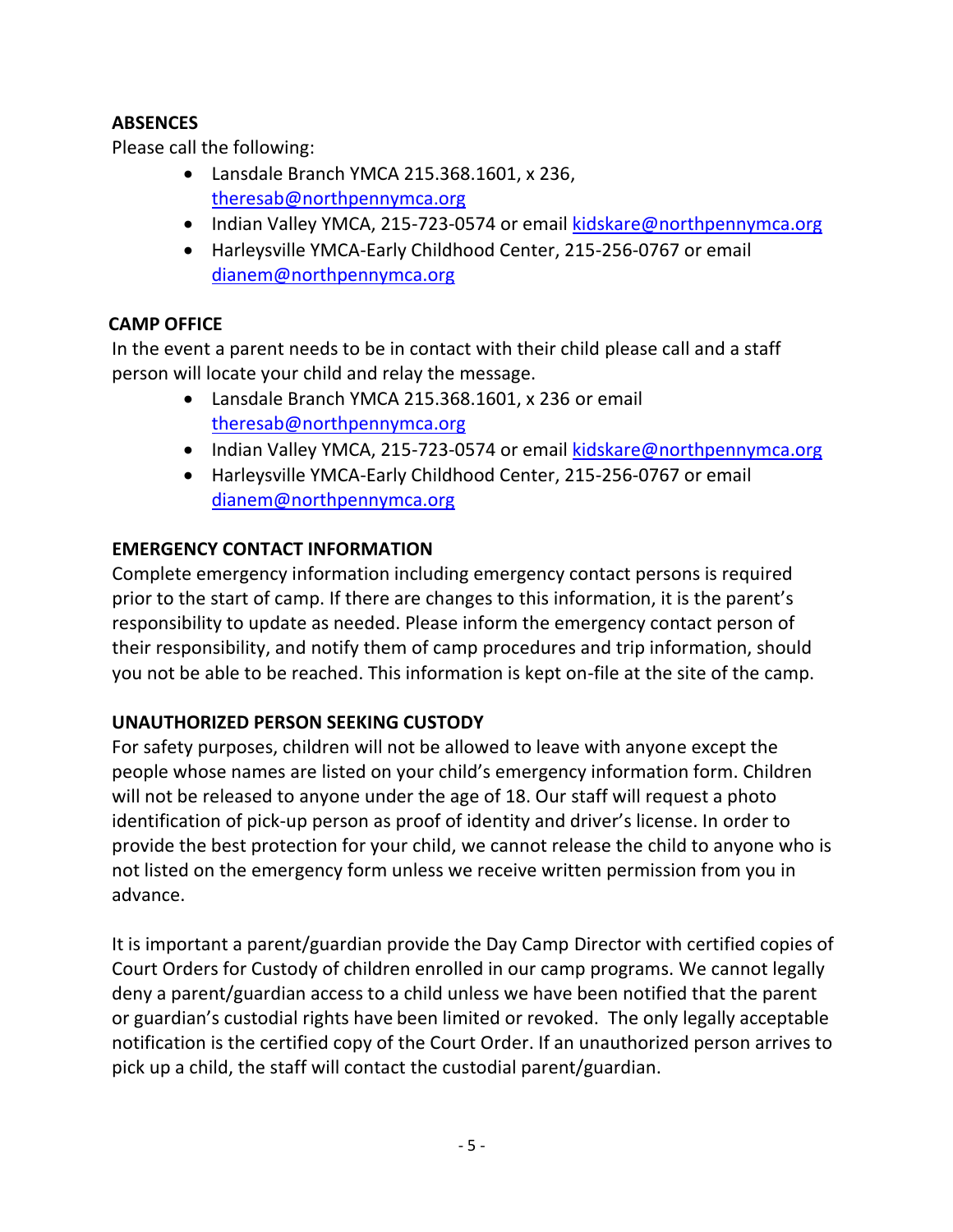#### **COMMUNICATION WITH PARENTS**

A camp newsletter will be sent to all families via e-mail. A hard copy of the newsletter will also be available to parents/guardians at the camp locations.

#### **LOST AND FOUND**

Our staff will place all forgotten possessions every in our Lost and Found. Although we make every effort to recover lost items, the YMCA is not responsible for lost articles of clothing, other personal items, or money. Items not claimed by August 31, 2022 will be donated to charity.

#### **RAINY DAYS**

Camp is operational on rainy days. Some activities are modified to be inside the YMCA building. As much as safety allows, we will continue activities outside. Please send rain gear and dress in clothes that can get muddy. NO activities will take place outside during severe weather or thunderstorms.

#### **SWIMMING AND POOL RULES**

Swim days and availability of swim time will vary with the camp program. When using public pools and water parks, all campers must follow additional rules posted by the facility.

- **YMCA POOL RULES**
	- Running on deck, pushing, horse play, flips, breath holding and jumping in backwards is not permitted for your safety.
	- Glass containers, food, gum, & beverages not permitted in the pool area.
	- Bathing suits must be appropriate, no cut-offs or t-shirts.
	- Shower before entering the pool.
	- Hanging on ladders and recreational flotation devices are not allowed.

#### **WHAT TO BRING TO CAMP**

Campers will need to wear clothing, sneakers only and socks suitable for sports, being outdoors, doing crafts and generally getting hot and dirty.

Items a child brings to camp must be labeled with his/her name. On a daily basis, campers must bring a backpack with the following items:

- Bathing suit/large, absorbent towel and a plastic bag for storage of these items
- Refillable water bottle
- Sunscreen
- Sweatshirt/rain gear (weather dependent)
- 2 snacks/day (nut-free)
- Ready-to-eat lunch stored in a container with re-usable frozen ice packs (nutfree)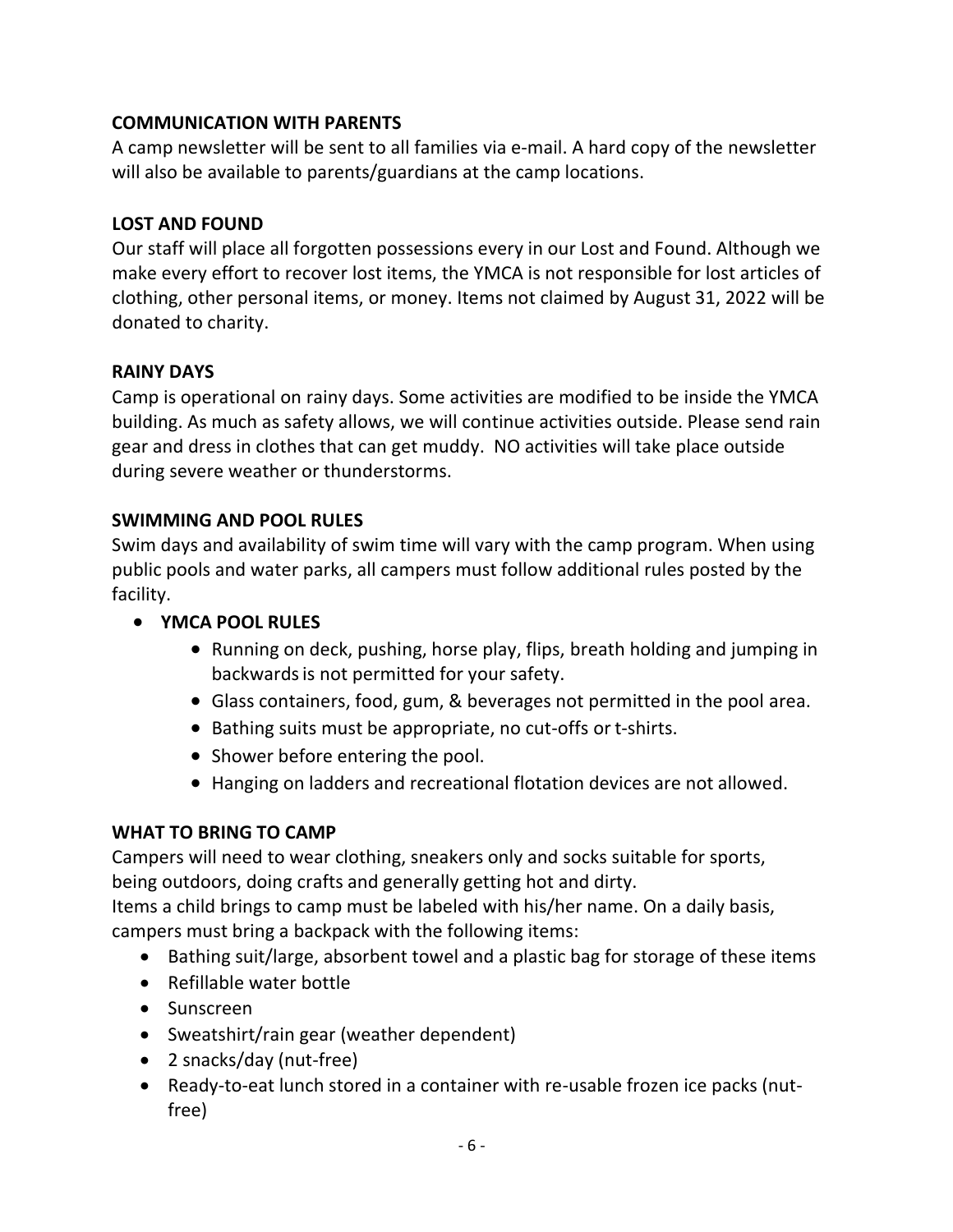Campers are not permitted soda, gum, or to use vending machine. \*\* REMINDER: We are NUT free program.

# **WHAT TO LEAVE AT HOME**

Campers may only bring the items noted above as requested by the Camp. Please leave all personal items, electronics, cell phones, etc. at home.

## **STAFF QUALIFICATIONS AND TRAINING**

Conditions of employment include, but are not limited to, the following:

- Pediatric First aid/CPR/AED certification
- Training in safety and emergency procedures
- Program specific certifications
- Mandated Reporter Child Abuse training
- PA Criminal History clearance
- PA Child Abuse History clearance
- Federal fingerprint clearances
- NSOR (National Sex Offender Registry) clearance
- 2 written references
- Proof of Education, Pa Teaching Certification, college classes and/or experience. All staff attends at least 12 hours of training prior to the start of the day camp.

# **HEALTH AND ILLNESS**

### **ATTENDANCE POLICY**

Children who are ill at the North Penn YMCA will be kept comfortable until the parent arrives. Parents will be contact and expected to pick their child up within an hour. When a parent cannot be reached, the emergency contact person will be called.

The child must remain free of symptoms, fever, nausea and vomiting, rashes, diarrhea, severe congestion, infections, etc., for 24 hours before he/she can be readmitted to the program.

Children with signs of communicable or contagious disease will be readmitted only with a signed note from a physician stating they are no longer contagious and have met the above criteria for 24 hours before the return date.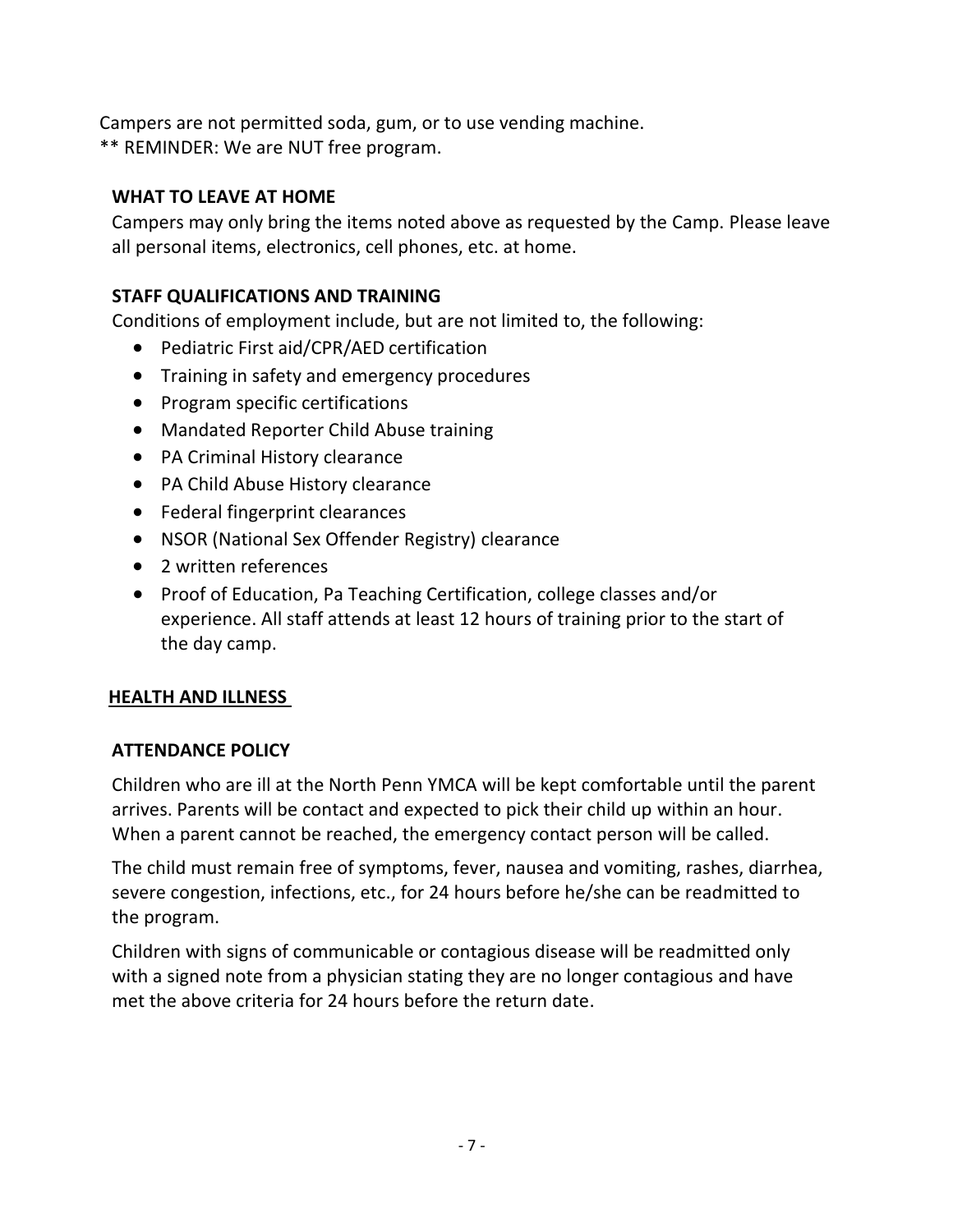#### **ILLNESS POLICY**

Is my child too sick to be in camp? Illness guidelines established by the North Penn YMCA will help you decide whether to send your child to our program. He/she should not be sent to camp and will be sent home if any of the following conditions are apparent:

- 1. Temperature of 100.4 degrees or more {excluding immunization reaction}.
- 2. Conjunctivitis or Pink Eye. The eye is red and itchy with sticky yellow drainage.
- 3. Contagious diseases including Covid, Measles, Chicken Pox, Mumps, Roseola, Hand-Foot-and –Mouth, and Fifth Disease. Parents will notify the Day Camp Director if their child contracts a communicable disease as soon as diagnosed. When a serious communicable disease occurs, the Director will notify the parents of the guidelines by which the child will be re- admitted to the facility.
- 4. Severe cold symptoms, excessive drainage and/or coughing.
- 5. Rashes that cannot be identified and have not been diagnosed by a physician.
- 6. Throat infections: child may return to care after 24 hours on an antibiotic.
- 7. Excessive vomiting and/or diarrhea.
- 8. Impetigo or ringworm until treated for 24 hours.
- 9. Pain reported in the stomach or head.

# **INJURY AND ACCIDENT PROCEDURES**

In the case of minor injury, staff certified in first aid procedures will attend to the child and the parent will be contacted. The staff person on the site will fill out an accident report at the time of the accident/incident.

In the event of an emergency, 911 will be called first followed by a call to parent/guardian/emergency contact. A staff person will accompany the child to the hospital and stay until the parent/guardian/emergency contact arrives.

It is necessary you keep the North Penn YMCA up to date on telephone numbers, emergency numbers and other pertinent information.

# **MEDICATION PROCEDURES**

Camp staff may not dispense Prescription medication of any type without a physician's current written instructions and written consent from the child's parents/guardians. All medications must be kept in their original child-resistant containers, labeled with the original prescription label, and should be handed to the camp site director.

For over-the-counter medications, parents/guardians will provide the medication in a child –resistant container. The medication will be labeled with the child's name, specific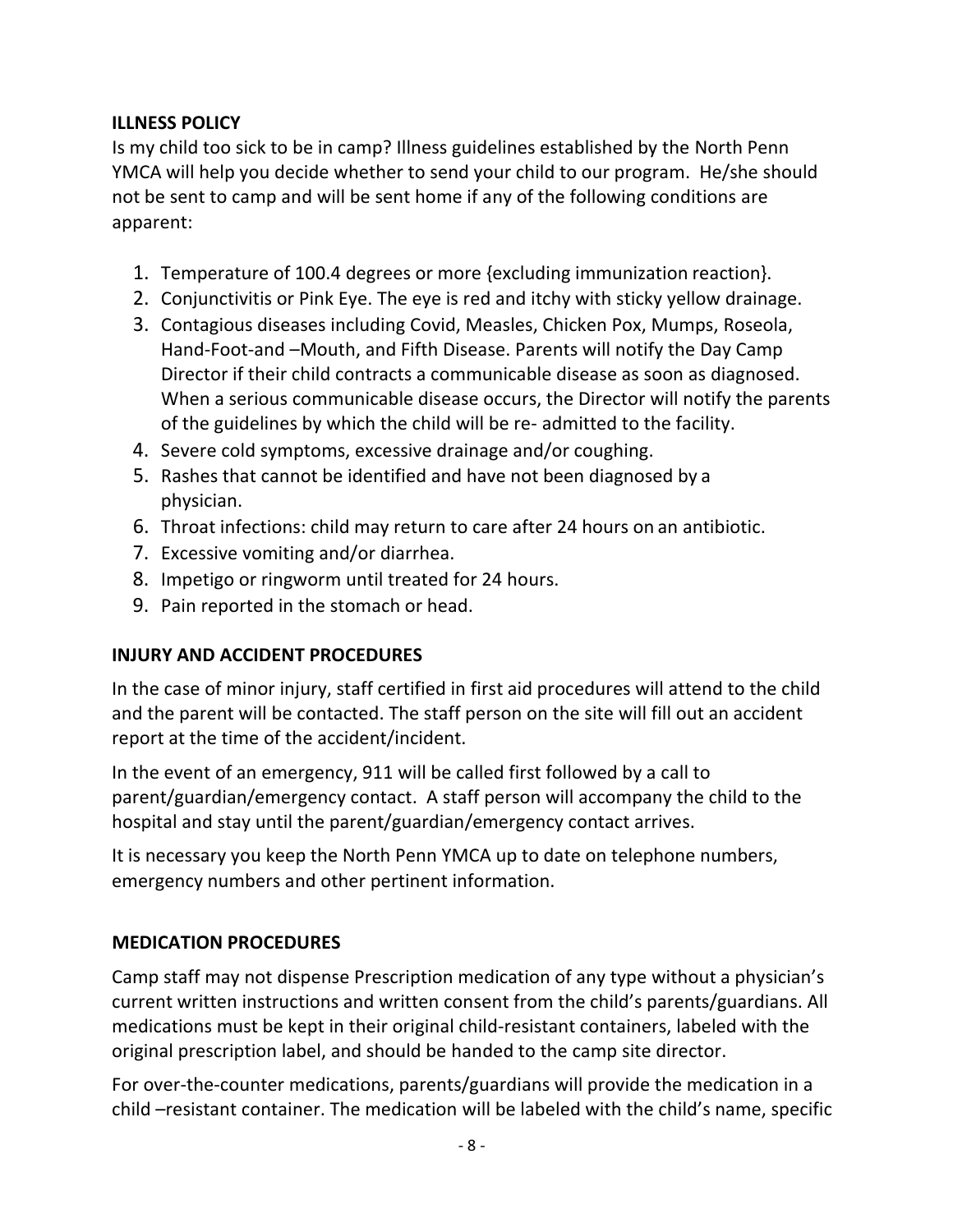instructions for administration and storage, and the name of the health care provider who recommended the medication.

Staff will have the parent/guardian complete the daily medicine log giving them permission to administer the medication to your child. Medication will not be used beyond the date of expiration on the container or beyond the expiration of instructions provided by the physician.

### **SUNSCREEN POLICY**

Application of sunscreen is an important part of protecting your child from the harmful rays of the sun. North Penn YMCA day camp participants spend a great deal of time in the outdoors and are thereby exposed to the sun's harmful rays. Since it is our commitment to promote healthy spirits, minds, and bodies, we have made the following policies in this regard:

- All campers and staff will wear sunscreen with a SPF of at least 15 on all exposed skin, including lips, daily, even on cloudy days.
- Parents or legal guardians will be responsible for providing their children with enough sunscreen {in a sealed container} to take with them for later day applications. One container per child, please. Sprayable sunscreen is recommended.
- Camp staff will be responsible for ensuring thorough follow-up applications after one hour in the water, after two hours of activity in the sun {due to perspiration}, or any other time as needed. Please note, campers will be responsible for applying sunscreen themselves. Camp staff will give limited hands-on assistance to ensure sunscreen does not go in eyes, nose, or mouth.
- For campers who have fair skin, freckles, or numerous moles; have blond, red, or light brown hair; have blue, green, or gray eyes; tend to burn easily and tan little or not at all; and have a family history of skin cancer, we recommend an extra T-Shirt be brought to wear in the water outside swim only for additional protection.

### **HEAT EXHAUSTION**

In an effort to keep our campers and counselors safe from dehydration and heat exhaustion, water is readily available for our campers and staff.

• PLEASE BRING A WATER BOTTLE WITH THE CAMPER'S NAME ON IT EVERY DAY!

Please note that these decisions were made to protect your child. Furthermore, our staff members have been trained on this subject and understand their responsibilities and the consequences for failure in observing this policy.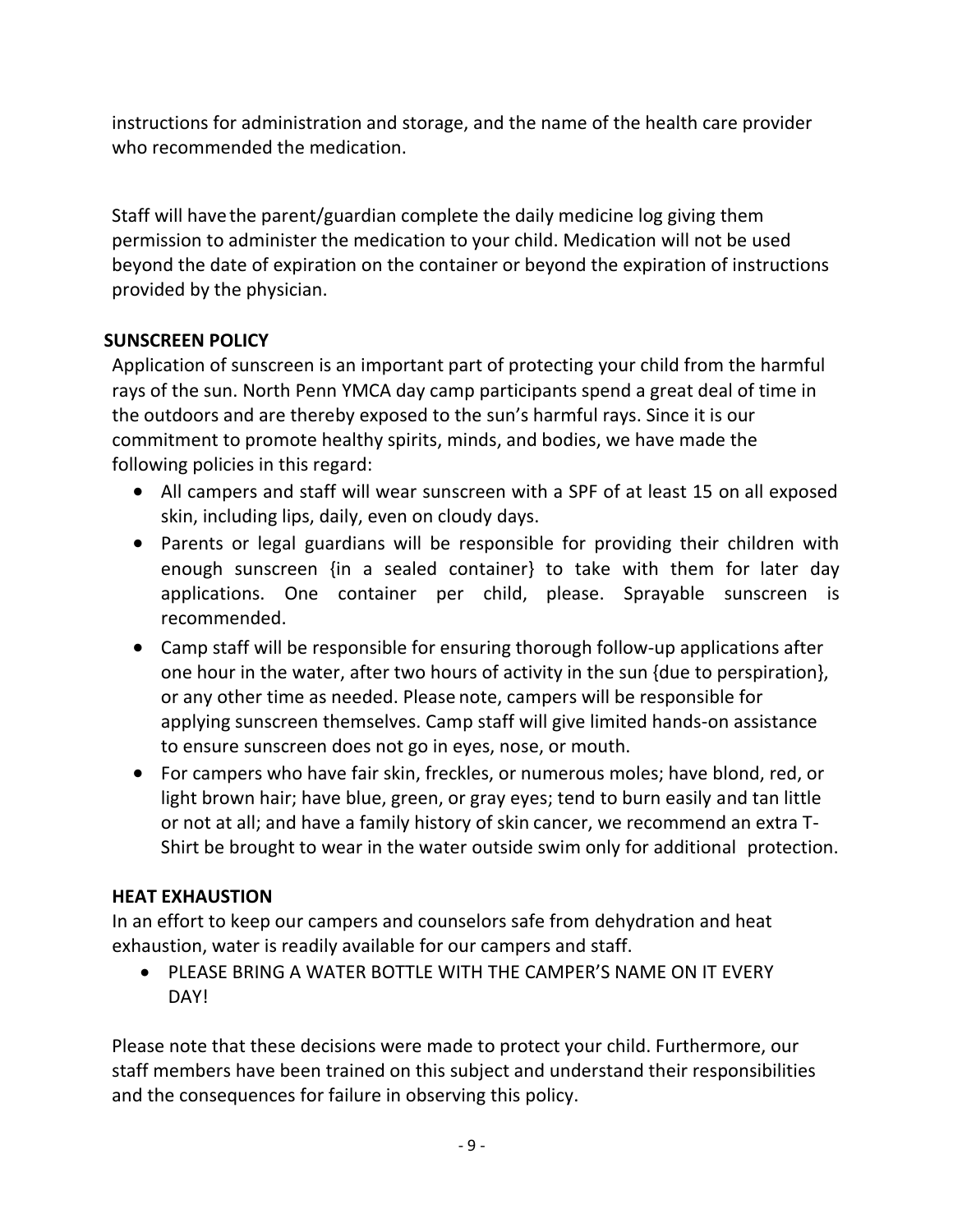### **SAFETY**

#### **FIRE DRILL**

Fire drills are completed monthly. An alarm will be heard and all of camp will proceed in an appropriate manner to a designated meeting place. A record of drills is kept on-file noting the date, time, and length of drill.

#### **EVACUATION PROCEDURES**

Procedures have been developed for emergency evacuation. Staff are trained in procedures for evacuation due to unforeseen emergencies.

#### **LOST CAMPER AND LOST BATHER DRILLS**

Drills are completed once a session. Camp staff is trained in appropriate procedures for each site and the procedures are reviewed with the campers prior to the drill.

### **REPORTING SUSPECTED CHILD ABUSE OR NEGLECT**

The North Penn YMCA staff is mandated by state law to report all suspected cases of child abuse and neglect to the appropriate authorities. Any staff member who fails to report any suspicions may be subject to criminal prosecution. Staff is prohibited from conducting their own investigation of suspected child abuse or neglect and may not always notify you of their suspicions. Staff receives regular training regarding the signs and symptoms of abuse and neglect. If you have questions regarding the reporting of suspected child abuse and neglect, you should contact the Camp Director.

### **CHILDCARE FOR FAMILIES OUTSIDE THE YMCA**

The North Penn YMCA staff policy states staff may not use employment at the YMCA to develop a situation where they will be alone, outside the YMCA, with children they meet in the YMCA programs. This includes babysitting for children in our camp program. Please do not ask our staff to baby-sit for your children as they are strictly prohibited from doing so.